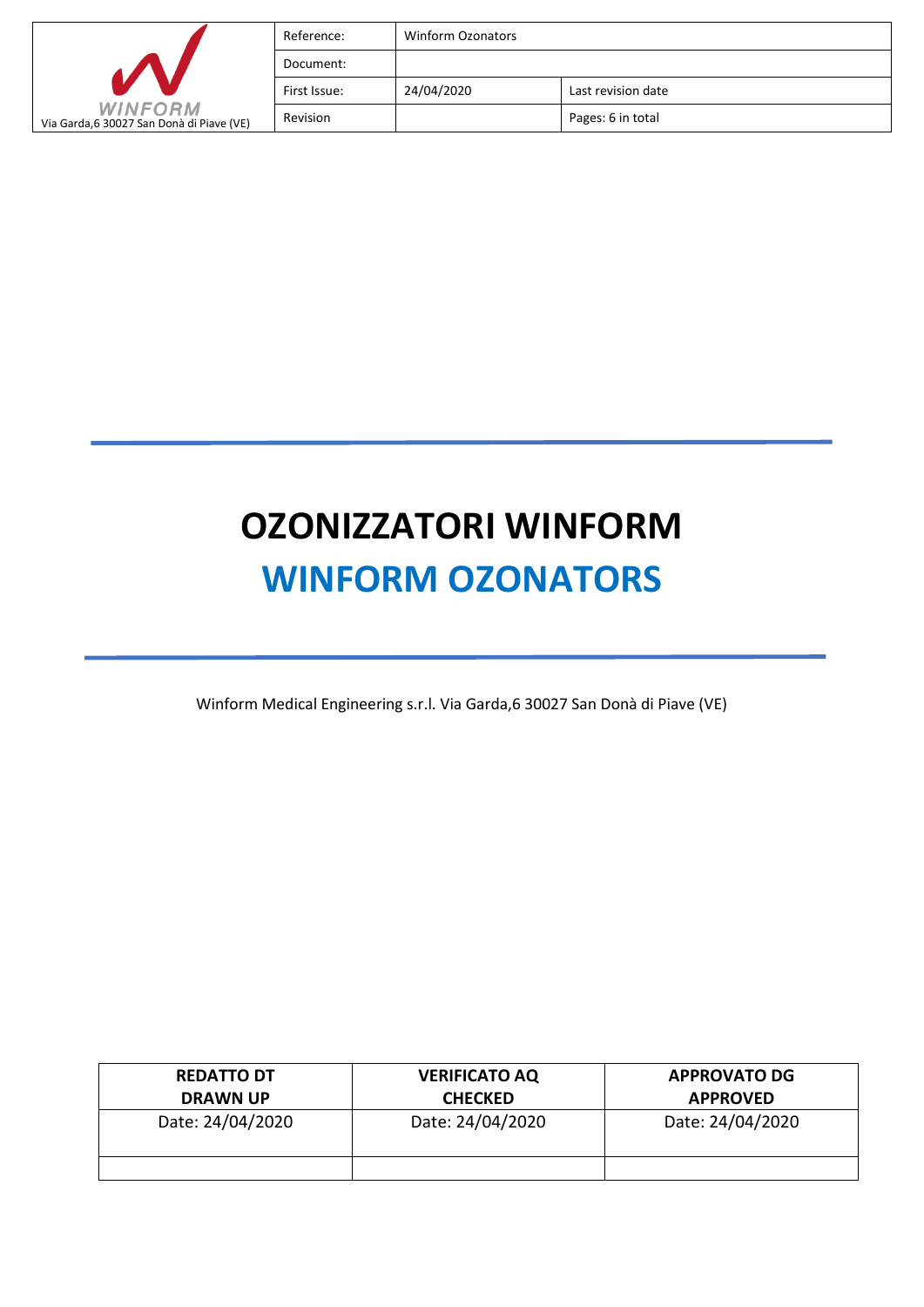|                                                            | Reference:   | <b>Winform Ozonators</b> |                    |
|------------------------------------------------------------|--------------|--------------------------|--------------------|
|                                                            | Document:    |                          |                    |
|                                                            | First Issue: | 24/04/2020               | Last revision date |
| <b>WINFORM</b><br>Via Garda,6 30027 San Donà di Piave (VE) | Revision     |                          | Pages: 6 in total  |

# **SANITIZATION AND OZONE**

The sanitization of an environment/surface can be obtained with different methods.

One of the **MOST EFFECTIVE** is through the **oxidation process** that leads to the alteration of the cellular composition of the attacked element.

Ozone is a molecule characterized by a **high oxidative potential** (2.07 V redox potential<sup>1</sup>).

| <b>Substance</b>                     | Redox potential (V) |
|--------------------------------------|---------------------|
| Fluorine                             | 2.87                |
| Hydroxyl radical (OH <sup>-</sup> )  | 2.86                |
| Persulphate Ione $(S_2O_8^2)$        | 2.60                |
| Atomic Oxygen (O)                    | 2.42                |
| Ozone $(O_3)$                        | 2.07                |
| Hydrogen peroxide $(H2O2)$           | 1.78                |
| Chlorine (Cl)                        | 1.36                |
| Chlorine Dioxide (ClO <sub>2</sub> ) | 1.27                |
| Oxygen $(O_2)$                       | 1.23                |

Table  $1^2$ 

### **THE ACTION OF OZONE**

The oxidizing action carried out by **ozone** has meant that, since its discovery, it has been used as a **bactericidal, fungicidal and inactivating agent** for viruses (Table 2).

The choice of ozone was based on its efficiency since it is more effective than other disinfectants towards a wider spectrum of microorganism.

| <b>ORGANISM</b>                                                                        | <b>CONCENTRATION</b>   | <b>EXPOSITION TIME</b> |
|----------------------------------------------------------------------------------------|------------------------|------------------------|
| <b>BACTERIA</b><br>(E. Coli, Legionella, Mycobacterium,<br><b>Fecal Streptococcus)</b> | $0.23$ ppm $- 2.2$ ppm | <20 minutes            |
| <b>VIRUS</b><br>(Poliovirus type-1, Human Rotavirus,<br>Enteric virus)                 | $0.2$ ppm $-4.1$ ppm   | <20 minutes            |
| <b>MOLDS</b><br>(Aspergillus Niger, vari ceppi di<br>Penicillum, Cladosporium)         | 2 ppm                  | 60 minutes             |
| <b>FUNGUS</b><br>(Candida Parapsilosis,<br>Candida Tropicalis)                         | $0.02$ ppm $-0.26$ ppm | <1,67 minutes          |
| <b>INSECTS</b><br>(Acarus Siro, Tyrophagus Casei,<br>Tyrophagus Putrescientiae)        | $1.5$ ppm $-$ 2ppm     | 30 minutes             |

**Table 2<sup>3</sup>**

<sup>1</sup> Redox potential is a measure of the oxidation or reduction state of a medium; it is measured in volts (V)

<sup>2</sup> Source: Italian Ministry of Health

<sup>&</sup>lt;sup>3</sup> Source: Italian Ministry of Health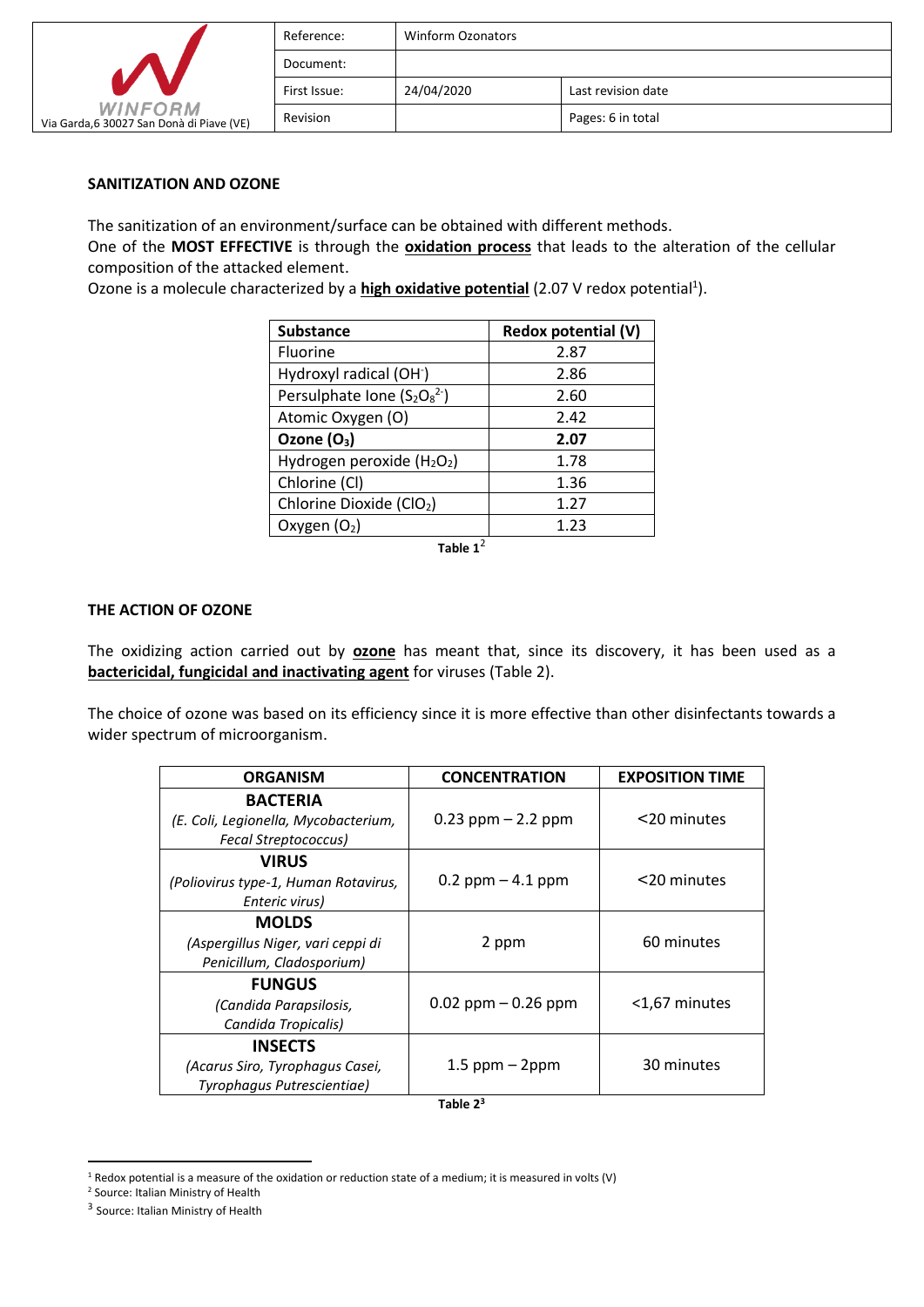| <b>WINFORM</b><br>Via Garda,6 30027 San Donà di Piave (VE) | Reference:   | Winform Ozonators |                    |
|------------------------------------------------------------|--------------|-------------------|--------------------|
|                                                            | Document:    |                   |                    |
|                                                            | First Issue: | 24/04/2020        | Last revision date |
|                                                            | Revision     |                   | Pages: 6 in total  |

### **OZONE AGAINST VIRUSES**

Virus inactivation occurs rapidly after ozonation.

In fact, it has been observed that the inactivation curves show a rapid reduction of the bacterial culture up to 99%. The remaining 1% requires more time for total inactivation.

The mechanism of action of ozone on viruses is certainly not that of destruction, as in the case of bacteria, but of inactivation. The action of ozone consists of an oxidation, and consequent inactivation, of the specific viral receptors used for the creation of the bond with the cell wall to be invaded. This blocks the viral reproduction mechanism at its first stage: cell invasion<sup>4</sup>.

#### **SURFACE COMPATIBILITY**

Ozone has a high degree of compatibility with most materials unlike other means used for sanitizing which in the short term corrupt the surfaces they come into contact with.

The table below shows the degree of compatibility with some materials used to make objects commonly found in our homes.

| <b>ABS</b>                              | Good        |
|-----------------------------------------|-------------|
| Aluminum                                | Good/Decent |
| Polycarbonate                           | Excellent   |
| Polypropylene                           | Moderate    |
| Plexiglass [Poly (methyl methacrylate)] | Excellent   |
| CPVC (Chlorinated polyvinyl chloride)   | Excellent   |
| Glass                                   | Excellent   |
| 304 stainless steel                     | Good        |

#### **ADVANTAGES IN USING THE OZONE**

- $\checkmark$  Sanitization of the environment kept free by pathogenic microorganisms/virus inactivation
- $\checkmark$  Environment deodorization
- $\checkmark$  Greater oxygenation of the environmental microclimate
- $\checkmark$  Lesser risk of contagion
- $\checkmark$  Great compatibility with the treated surfaces

#### **OZONATORS**

The most suitable device, in terms of efficacy, speed and comfort, to sanitize a space by means of the ozoneinduced oxidative process is undoubtedly the Ozonator.

The ozonator is a device able of producing ozone and of diffusing it in a room/space.

<sup>4</sup> Source: Italian Ministry of Health – " **DIPARTIMENTO DELLA SANITÀ PUBBLICA VETERINARIA DELLA SICUREZZA ALIMENTARE E DELLA NUTRIZIONE** 

**<sup>-</sup>** SEGRETARIATO NAZIONALE DELLA VALUTAZIONE DEL RISCHIO - *UFFICIO IV"*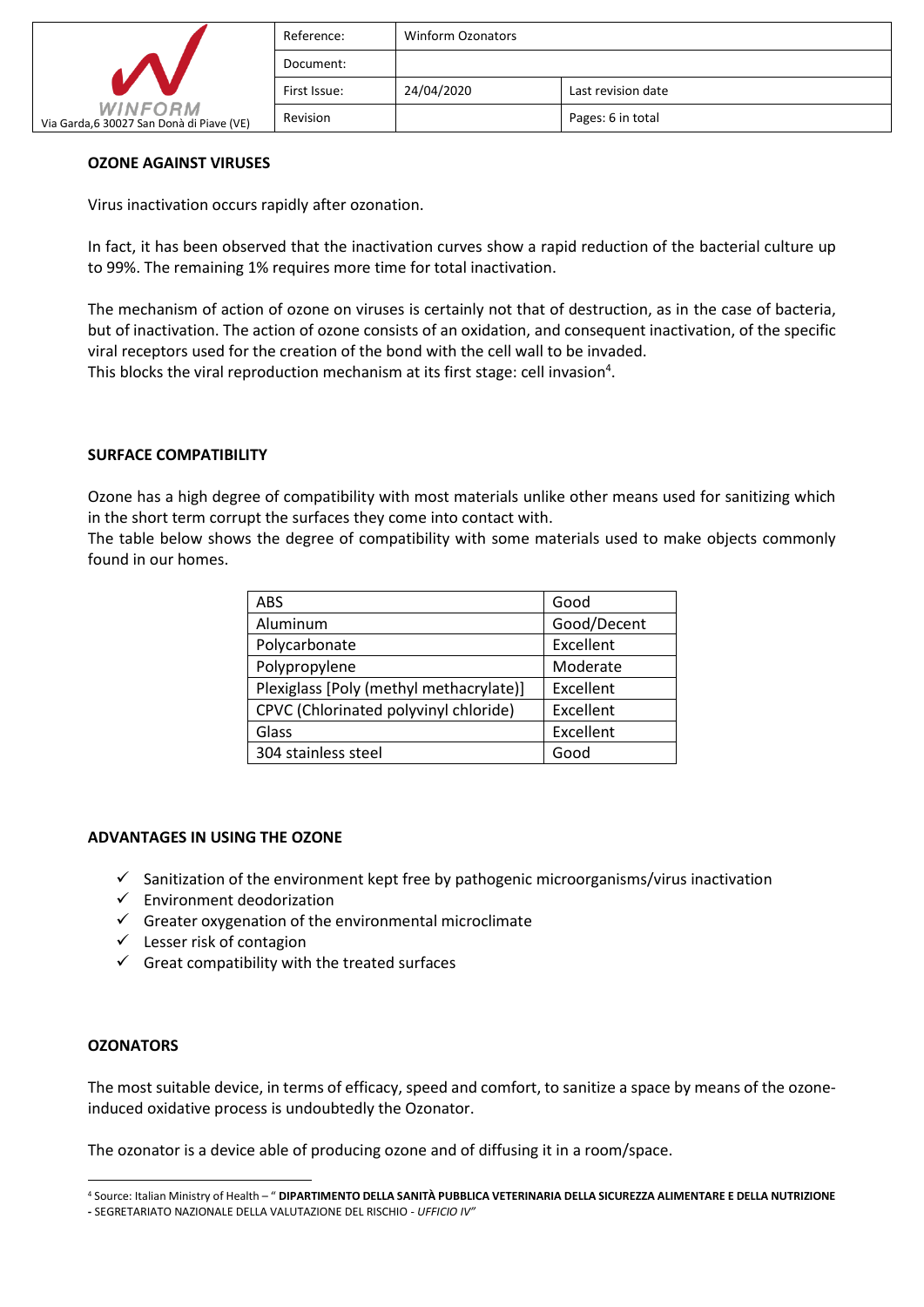|                                                            | Reference:   | <b>Winform Ozonators</b> |                    |
|------------------------------------------------------------|--------------|--------------------------|--------------------|
|                                                            | Document:    |                          |                    |
|                                                            | First Issue: | 24/04/2020               | Last revision date |
| <b>WINFORM</b><br>Via Garda,6 30027 San Donà di Piave (VE) | Revision     |                          | Pages: 6 in total  |

# **TYPE OF OZONATORS**

There are several types of ozonators. The most common are those with UHV lamps and corona discharge ozone generators.

## *UHV LAMP*

The air is taken from the environment by means of a fan and then passed through a UHV lamp to generate ozone. They are inefficient and unsuitable for sanitizing environments unless using very expensive systems.

# *CORONA DISCHARGE OZONE GENERATOR*

This kind of ozonator produces ozone through the passage of air in a very high intensity electric field maintained and controlled through piezoelectric elements.

There are **pure oxygen ozonators**, which take the air to be ozonated from oxygen tanks, and **natural air ozonators** that take the air from the environment.

**Natural air passage ozonators are safer, more effective and sturdier.**

WinForm Ozonators belong to this last model: **NATURAL AIR passage**.

# **HOW TO CHOOSE YOUR OZONATOR**

The choice of the ozonator must be made considering the size of the environment that you want to sanitize and the goal you want to pursue.

It is possible, in fact, to think about sanitizing only areas with high passage of people and/or permanence such as waiting rooms, bathrooms, changing rooms, or to systematically sanitize the whole environment.

Each one needs to find an ozonator that can produce enough ozone to sanitize the environment in a reasonable time.

The capacity of the ozonators is measured in their ability to produce ozone in a defined period of time. By convention, the capacity is measured in grams of ozone produced in one hour  $(gr/h)^5$ .

WinForm produces two models of ozonator:





<sup>5</sup> Editor's note: Some manufacturers use the unit of measurement instead of grams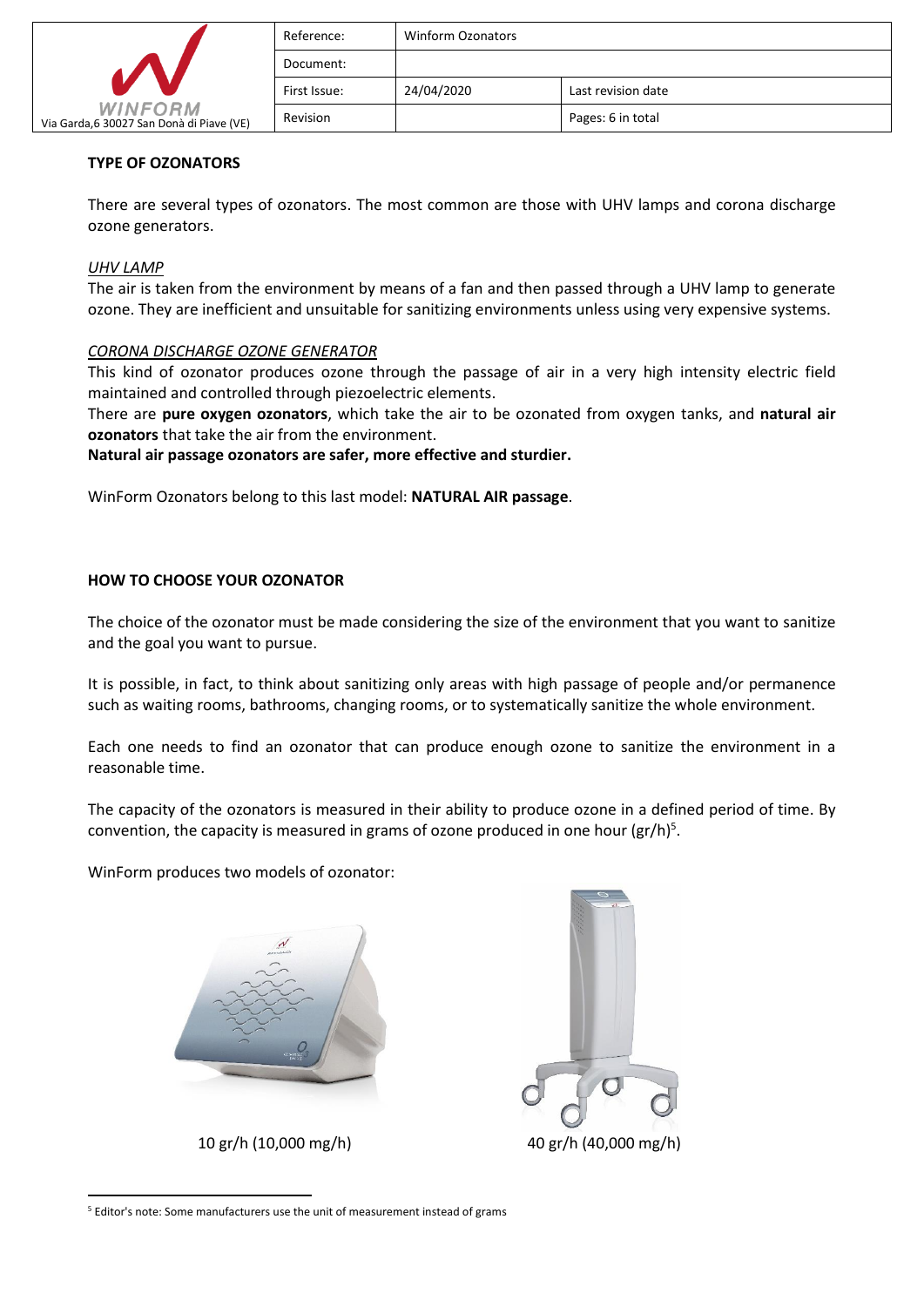|                                                            | Reference:   | <b>Winform Ozonators</b> |                    |
|------------------------------------------------------------|--------------|--------------------------|--------------------|
|                                                            | Document:    |                          |                    |
|                                                            | First Issue: | 24/04/2020               | Last revision date |
| <b>WINFORM</b><br>Via Garda,6 30027 San Donà di Piave (VE) | Revision     |                          | Pages: 6 in total  |

Now that we know the unit of measurement of the ozonators, we are interested, however, in how it relates to the surface of the room that I want to sanitize.

There is no scientifically agreed criterion on the amount of ozone needed to sanitize an environment. In principle, by averaging the data released by different manufacturers and considering the available bibliography, we considered plausible that 1gr of ozone is suitable for sanitizing between 20 and 30  $m^3$  in about 1 hour.

WinForm ozonator with a capacity of 10 g/h can sanitize over 240 m<sup>3</sup>/h. WinForm ozonator with a capacity of 40 g/h can sanitize over 800 m<sup>3</sup>/h.

To calculate how long the ozonator will take to sanitize, we therefore must calculate how many  $m^3$  the environment in which we want to install it is composed.

To calculate the m<sup>3</sup>, we must know the surface in square meters and multiply it by the height of the ceiling. Example: 20 sq m room with a 3 m ceiling = 60  $m^3$ 

Now that we know the cubature of the room we intend to sanitize and that we know that 1 gr of ozone sanitizes 20/30  $m^3/h$ , we can choose the ozonator.

### *SOME EXAMPLES*

Example  $1 =$  room of 10 sq m with ceiling height 3 m

| Room surface m <sup>2</sup> | Room cubature $m3$ | <b>Ozonator capacity</b> | Time to sanitize<br>(considering 1 gr/h for 30 $m^3$ ) |
|-----------------------------|--------------------|--------------------------|--------------------------------------------------------|
| 10                          | 30                 | 500 mg/h                 | About 120 minutes                                      |
| 10                          | 30                 | 1 g/h                    | About 60 minutes                                       |
| 10                          | 30                 | 5 g/h                    | About 12:50 minutes                                    |
| 10                          |                    | 10 g/h                   | About 6 minutes                                        |

Example 2 = room of 20 sq m with ceiling height 3 m

| Room surface $m2$ | Room cubature $m3$ | <b>Ozonator capacity</b> | Time to sanitize<br>(considering 1 gr/h for 30 m <sup>3</sup> ) |
|-------------------|--------------------|--------------------------|-----------------------------------------------------------------|
| 20                | 60                 | 500 $mg/h$               | About 240 minutes                                               |
| 20                | 60                 | 1 g/h                    | About 120 minutes                                               |
| 20                | 60                 | 5 g/h                    | About 30 minutes                                                |
| 20                | 60                 | 10 g/h                   | About 15 minutes                                                |

Example 3 = room of 80 sq m with ceiling height 3 m

| Room surface $m2$ | Room cubature $m3$ | <b>Ozonator capacity</b> | Time to sanitize<br>(considering 1 gr/h for 30 $m^3$ ) |
|-------------------|--------------------|--------------------------|--------------------------------------------------------|
| 80                | 240                | 500 mg/h                 | NΑ                                                     |
| 80                | 240                | 1 g/h                    | About 480 minutes                                      |
| 80                | 240                | 5 g/h                    | About 120 minutes                                      |
| 80                | 240                | 10 g/h                   | About 60 minutes                                       |

*Remember: 1gr of ozone sanitizes sanitize between 20 and 30 m<sup>3</sup> in about 1 hour.*